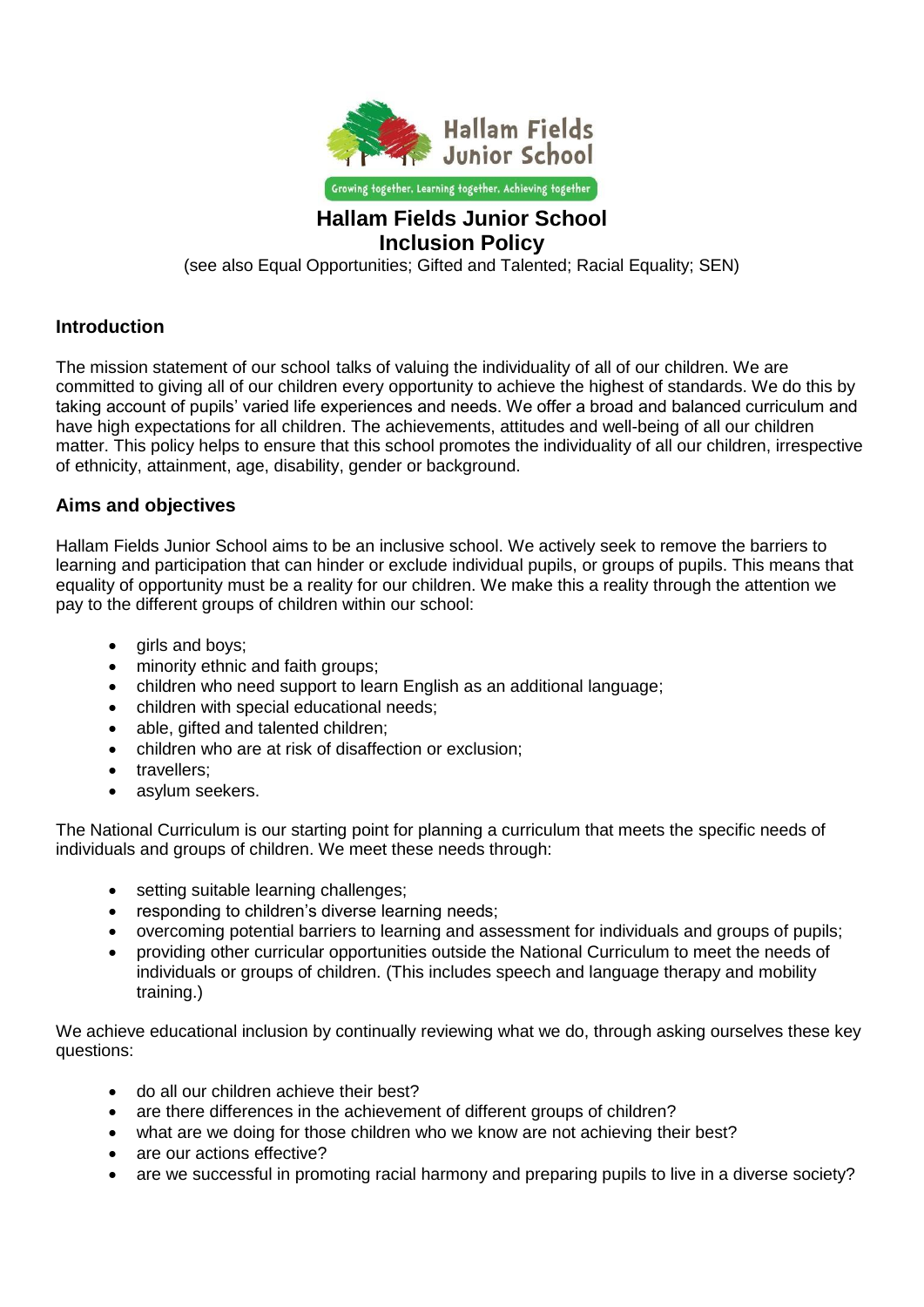# **Teaching and learning style**

We aim to give all our children the opportunity to succeed and reach the highest level of personal achievement. We analyse the attainment of different groups of pupils to ensure that all pupils are achieving as much as they can. We also make ongoing assessments of each child's progress. Teachers use this information when planning their lessons. It enables them to take into account the abilities of all their children. For some children, we use the programmes of study from earlier key stages. This enables some of our children to make progress in their own lessons, perhaps after significant amounts of time spent away from school. Staff meet throughout the year with the headteacher for Pupil Progress Review meetings where children's progress and needs are discussed.

When the attainment of a child falls significantly below the expected level, teachers enable the child to succeed by planning work that is in line with that child's individual needs. Where the attainment of a child significantly exceeds the expected level of attainment, teachers use materials from a later key stage, or extend the breadth of work within the area or areas for which the child shows particular aptitude.

Teachers are familiar with the equal opportunities legislation covering race, gender and disability.

Teachers ensure that all children:

- feel secure and know that their contributions are valued;
- appreciate and value the differences they see in others:
- take responsibility for their own actions;
- participate safely in clothing that is appropriate to their religious beliefs;
- are taught in groupings that allow them all to experience success;
- use materials that reflect a range of social and cultural backgrounds, without stereotyping;
- have a common curriculum experience that allows for a range of different learning styles;
- have challenging targets that enable them to succeed;
- participate fully, regardless of disabilities or medical needs.

### **Children with disabilities**

Some children in our school have disabilities. We are committed to meeting the needs of these children, as we are to meeting the needs of all groups of children within our school. The school fully meets the requirements of the amended *Disability Discrimination Act* that came into effect in September 2002. All reasonable steps are taken to ensure that these children are not placed at a substantial disadvantage compared to non-disabled children.

Due to the nature of the school site we are not able to ensure that the environment allows disabled children full access to all areas of learning. Although our classroom entrances are wide enough for wheelchair access, and some year groups have disabled toilet facilities, access to the different areas of the site are currently impossible. Our Access Plan identifies how we intend to increase the extent to which disabled pupils can access the site if future work was to be taken out, although this would only address the issues for a small part of the school site.

Teachers modify teaching and learning expectations as appropriate for children with disabilities. For example, they may give additional time to complete certain activities, or they may modify teaching materials. In their planning teachers ensure that they give children with disabilities the opportunity to develop skills in practical aspects of the curriculum.

Teachers ensure that the work undertaken by disabled children:

- takes account of their pace of learning and the equipment they use;
- takes account of the effort and concentration needed in oral work, or when using, for example, vision aids;
- is adapted or offers alternative activities in those subjects where children are unable to manipulate tools or equipment, or use certain types of materials;
- allows opportunities for them to take part in educational visits and other activities linked to their studies;